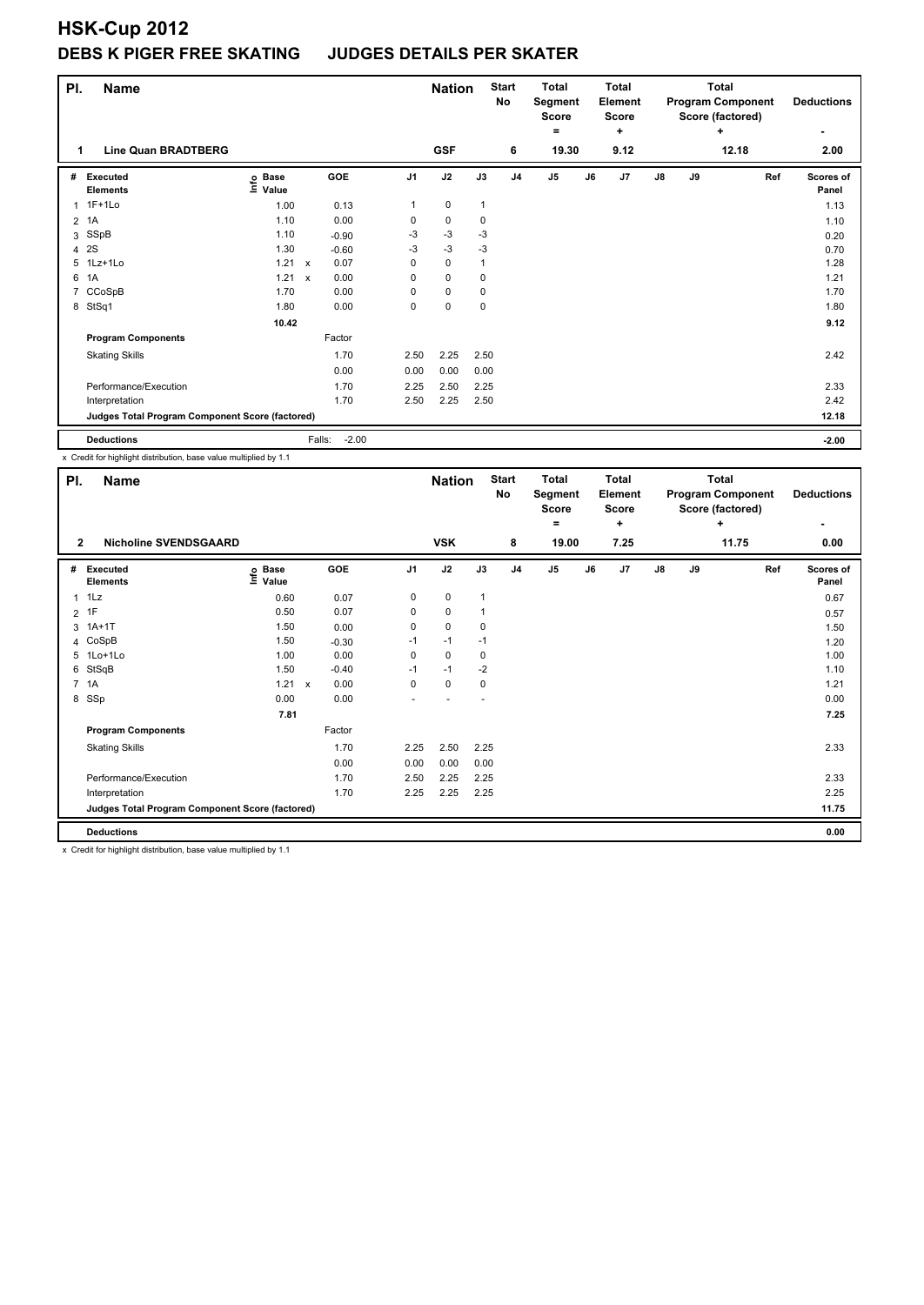| PI. | <b>Name</b>                                     |         |                   |              |         |                | <b>Nation</b> |             | <b>Start</b><br><b>No</b> | <b>Total</b><br>Segment<br><b>Score</b><br>۰ |    | <b>Total</b><br>Element<br><b>Score</b><br>٠ |               |    | <b>Total</b><br><b>Program Component</b><br>Score (factored)<br>٠ | <b>Deductions</b><br>٠    |
|-----|-------------------------------------------------|---------|-------------------|--------------|---------|----------------|---------------|-------------|---------------------------|----------------------------------------------|----|----------------------------------------------|---------------|----|-------------------------------------------------------------------|---------------------------|
| 3   | <b>Siri BERGDAL</b>                             |         |                   |              |         |                | <b>GKF</b>    |             | $\mathbf{2}$              | 18.35                                        |    | 7.01                                         |               |    | 11.34                                                             | 0.00                      |
| #   | Executed<br><b>Elements</b>                     |         | e Base<br>⊆ Value |              | GOE     | J <sub>1</sub> | J2            | J3          | J <sub>4</sub>            | J5                                           | J6 | J <sub>7</sub>                               | $\mathsf{J}8$ | J9 | Ref                                                               | <b>Scores of</b><br>Panel |
| 1   | 2S                                              |         | 1.30              |              | $-0.20$ | $-1$           | $-1$          | $-1$        |                           |                                              |    |                                              |               |    |                                                                   | 1.10                      |
|     | 2 1F+2Lo<<                                      | <<      | 1.00              |              | $-0.27$ | -3             | $-2$          | -3          |                           |                                              |    |                                              |               |    |                                                                   | 0.73                      |
|     | 3 CCoSpB                                        |         | 1.70              |              | $-0.10$ | 0              | $\mathbf 0$   | $-1$        |                           |                                              |    |                                              |               |    |                                                                   | 1.60                      |
| 4   | StSqB                                           |         | 1.50              |              | 0.00    | 0              | $\mathbf 0$   | $\mathbf 0$ |                           |                                              |    |                                              |               |    |                                                                   | 1.50                      |
| 5   | $1A+1T$                                         |         | 1.65              | $\mathsf{x}$ | $-0.20$ | $-1$           | $-1$          | $-1$        |                           |                                              |    |                                              |               |    |                                                                   | 1.45                      |
| 6   | $2S < * + 1T*$                                  | $\star$ | 0.00              |              | 0.00    | ٠              | -             |             |                           |                                              |    |                                              |               |    |                                                                   | 0.00                      |
|     | 7 1Lz                                           |         | 0.66              | $\mathsf{x}$ | $-0.03$ | $-1$           | $\pmb{0}$     | $\pmb{0}$   |                           |                                              |    |                                              |               |    |                                                                   | 0.63                      |
|     | 8 CSSp                                          |         | 0.00              |              | 0.00    |                |               |             |                           |                                              |    |                                              |               |    |                                                                   | 0.00                      |
|     |                                                 |         | 7.81              |              |         |                |               |             |                           |                                              |    |                                              |               |    |                                                                   | 7.01                      |
|     | <b>Program Components</b>                       |         |                   |              | Factor  |                |               |             |                           |                                              |    |                                              |               |    |                                                                   |                           |
|     | <b>Skating Skills</b>                           |         |                   |              | 1.70    | 2.25           | 2.50          | 2.50        |                           |                                              |    |                                              |               |    |                                                                   | 2.42                      |
|     |                                                 |         |                   |              | 0.00    | 0.00           | 0.00          | 0.00        |                           |                                              |    |                                              |               |    |                                                                   |                           |
|     | Performance/Execution                           |         |                   |              | 1.70    | 2.00           | 2.25          | 2.25        |                           |                                              |    |                                              |               |    |                                                                   | 2.17                      |
|     | Interpretation                                  |         |                   |              | 1.70    | 2.25           | 2.00          | 2.00        |                           |                                              |    |                                              |               |    |                                                                   | 2.08                      |
|     | Judges Total Program Component Score (factored) |         |                   |              |         |                |               |             |                           |                                              |    |                                              |               |    |                                                                   | 11.34                     |
|     | <b>Deductions</b>                               |         |                   |              |         |                |               |             |                           |                                              |    |                                              |               |    |                                                                   | 0.00                      |

<< Downgraded jump \* Invalid element x Credit for highlight distribution, base value multiplied by 1.1

|   | <b>Name</b><br>PI.                              |   |                   |              |         |                | <b>Nation</b> |      | <b>Start</b><br>No | Total<br>Segment<br><b>Score</b> |    | Total<br>Element<br><b>Score</b> |               |    | <b>Total</b><br><b>Program Component</b><br>Score (factored) | <b>Deductions</b>  |
|---|-------------------------------------------------|---|-------------------|--------------|---------|----------------|---------------|------|--------------------|----------------------------------|----|----------------------------------|---------------|----|--------------------------------------------------------------|--------------------|
| 4 | <b>Sara VARDAR</b>                              |   |                   |              |         |                | <b>SKK</b>    |      | 1                  | ٠<br>18.27                       |    | ٠<br>9.20                        |               |    | ٠<br>9.07                                                    | ٠<br>0.00          |
| # | Executed<br><b>Elements</b>                     |   | e Base<br>⊆ Value |              | GOE     | J <sub>1</sub> | J2            | J3   | J <sub>4</sub>     | J <sub>5</sub>                   | J6 | J <sub>7</sub>                   | $\mathsf{J}8$ | J9 | Ref                                                          | Scores of<br>Panel |
| 1 | 2S                                              |   | 1.30              |              | $-0.13$ | $-1$           | $-1$          | 0    |                    |                                  |    |                                  |               |    |                                                              | 1.17               |
|   | 2 1F+1T                                         |   | 0.90              |              | $-0.03$ | 0              | $-1$          | 0    |                    |                                  |    |                                  |               |    |                                                              | 0.87               |
|   | $3$ 1 Lz                                        | e | 0.60              |              | $-0.17$ | $-2$           | $-1$          | $-2$ |                    |                                  |    |                                  |               |    |                                                              | 0.43               |
|   | 4 FCSpB                                         |   | 1.60              |              | $-0.90$ | $-3$           | $-3$          | $-3$ |                    |                                  |    |                                  |               |    |                                                              | 0.70               |
| 5 | StSqB                                           |   | 1.50              |              | $-0.20$ | $-1$           | $\mathbf 0$   | $-1$ |                    |                                  |    |                                  |               |    |                                                              | 1.30               |
| 6 | $1A+1T$                                         |   | 1.65              | $\mathsf{x}$ | $-0.13$ | $-2$           | $\mathbf 0$   | 0    |                    |                                  |    |                                  |               |    |                                                              | 1.52               |
|   | 7 1A                                            |   | 1.21              | $\mathsf{x}$ | 0.00    | 0              | $\mathbf 0$   | 0    |                    |                                  |    |                                  |               |    |                                                              | 1.21               |
|   | 8 CCoSp1                                        |   | 2.00              |              | 0.00    | 0              | $\mathbf 0$   | 0    |                    |                                  |    |                                  |               |    |                                                              | 2.00               |
|   |                                                 |   | 10.76             |              |         |                |               |      |                    |                                  |    |                                  |               |    |                                                              | 9.20               |
|   | <b>Program Components</b>                       |   |                   |              | Factor  |                |               |      |                    |                                  |    |                                  |               |    |                                                              |                    |
|   | <b>Skating Skills</b>                           |   |                   |              | 1.70    | 1.75           | 2.00          | 2.25 |                    |                                  |    |                                  |               |    |                                                              | 2.00               |
|   |                                                 |   |                   |              | 0.00    | 0.00           | 0.00          | 0.00 |                    |                                  |    |                                  |               |    |                                                              |                    |
|   | Performance/Execution                           |   |                   |              | 1.70    | 1.50           | 1.75          | 2.00 |                    |                                  |    |                                  |               |    |                                                              | 1.75               |
|   | Interpretation                                  |   |                   |              | 1.70    | 1.50           | 1.75          | 1.50 |                    |                                  |    |                                  |               |    |                                                              | 1.58               |
|   | Judges Total Program Component Score (factored) |   |                   |              |         |                |               |      |                    |                                  |    |                                  |               |    |                                                              | 9.07               |
|   | <b>Deductions</b>                               |   |                   |              |         |                |               |      |                    |                                  |    |                                  |               |    |                                                              | 0.00               |

x Credit for highlight distribution, base value multiplied by 1.1 e Jump take off with wrong edge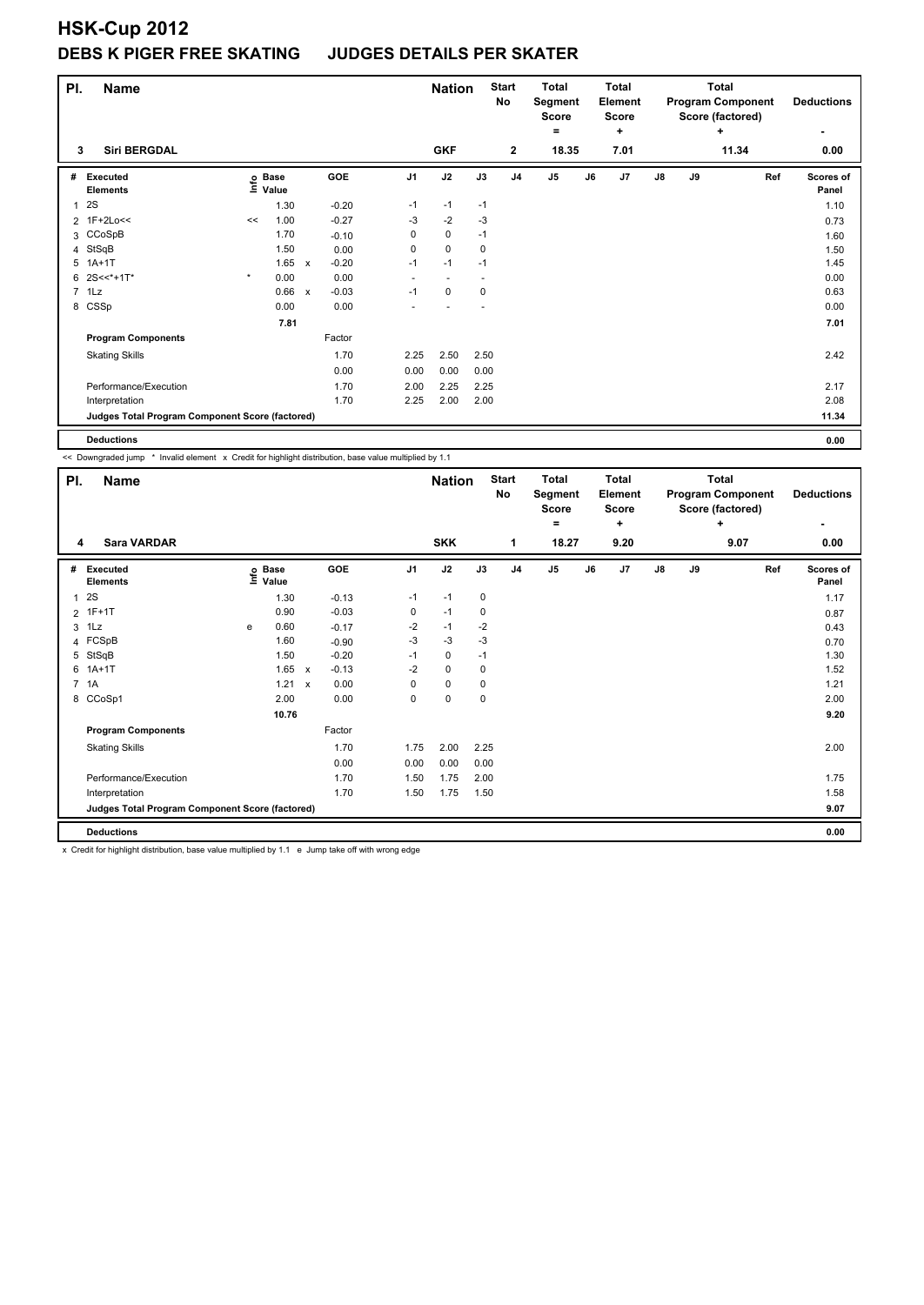| PI.            | <b>Name</b>                                     |         |                                  |                           | <b>Nation</b> |                | <b>Start</b><br>No | <b>Total</b><br>Segment<br><b>Score</b><br>۰ |                |                | <b>Total</b><br>Element<br><b>Score</b><br>÷ |    |      | <b>Total</b><br><b>Program Component</b><br>Score (factored)<br>÷ |    | <b>Deductions</b> |     |                    |
|----------------|-------------------------------------------------|---------|----------------------------------|---------------------------|---------------|----------------|--------------------|----------------------------------------------|----------------|----------------|----------------------------------------------|----|------|-------------------------------------------------------------------|----|-------------------|-----|--------------------|
| 5              | <b>Sarah MAY</b>                                |         |                                  |                           |               |                | <b>SKK</b>         |                                              | $\overline{7}$ |                | 16.67                                        |    | 7.74 |                                                                   |    | 8.93              |     | 0.00               |
| #              | Executed<br><b>Elements</b>                     |         | <b>Base</b><br>e Base<br>⊑ Value |                           | <b>GOE</b>    | J <sub>1</sub> | J2                 | J3                                           | J <sub>4</sub> | J <sub>5</sub> |                                              | J6 | J7   | J8                                                                | J9 |                   | Ref | Scores of<br>Panel |
| $\mathbf{1}$   | 1F                                              |         | 0.50                             |                           | 0.00          | 0              | 0                  | 0                                            |                |                |                                              |    |      |                                                                   |    |                   |     | 0.50               |
| $\overline{2}$ | 1A                                              |         | 1.10                             |                           | 0.00          | 0              | $\pmb{0}$          | 0                                            |                |                |                                              |    |      |                                                                   |    |                   |     | 1.10               |
| 3              | StSqB                                           |         | 1.50                             |                           | $-0.30$       | $-1$           | $-1$               | $-1$                                         |                |                |                                              |    |      |                                                                   |    |                   |     | 1.20               |
|                | 4 CCoSpB                                        |         | 1.70                             |                           | $-0.40$       | $-1$           | $-1$               | $-2$                                         |                |                |                                              |    |      |                                                                   |    |                   |     | 1.30               |
|                | 5 1A<+1Lo                                       | $\prec$ | 1.43                             | $\mathsf{x}$              | $-0.27$       | $-2$           | $-1$               | $-1$                                         |                |                |                                              |    |      |                                                                   |    |                   |     | 1.16               |
| 6              | $1$ Lz $+1$ T                                   |         | 1.10                             | $\boldsymbol{\mathsf{x}}$ | $-0.03$       | $-1$           | 0                  | 0                                            |                |                |                                              |    |      |                                                                   |    |                   |     | 1.07               |
|                | 7 1S                                            |         | 0.44                             | $\boldsymbol{\mathsf{x}}$ | $-0.03$       | $-1$           | $\mathbf 0$        | 0                                            |                |                |                                              |    |      |                                                                   |    |                   |     | 0.41               |
|                | 8 LSpB                                          |         | 1.20                             |                           | $-0.20$       | $-1$           | $-1$               | 0                                            |                |                |                                              |    |      |                                                                   |    |                   |     | 1.00               |
|                |                                                 |         | 8.97                             |                           |               |                |                    |                                              |                |                |                                              |    |      |                                                                   |    |                   |     | 7.74               |
|                | <b>Program Components</b>                       |         |                                  |                           | Factor        |                |                    |                                              |                |                |                                              |    |      |                                                                   |    |                   |     |                    |
|                | <b>Skating Skills</b>                           |         |                                  |                           | 1.70          | 1.50           | 2.25               | 2.25                                         |                |                |                                              |    |      |                                                                   |    |                   |     | 2.00               |
|                |                                                 |         |                                  |                           | 0.00          | 0.00           | 0.00               | 0.00                                         |                |                |                                              |    |      |                                                                   |    |                   |     |                    |
|                | Performance/Execution                           |         |                                  |                           | 1.70          | 1.25           | 2.00               | 1.75                                         |                |                |                                              |    |      |                                                                   |    |                   |     | 1.67               |
|                | Interpretation                                  |         |                                  |                           | 1.70          | 1.50           | 1.75               | 1.50                                         |                |                |                                              |    |      |                                                                   |    |                   |     | 1.58               |
|                | Judges Total Program Component Score (factored) |         |                                  |                           |               |                |                    |                                              |                |                |                                              |    |      |                                                                   |    |                   |     | 8.93               |
|                | <b>Deductions</b>                               |         |                                  |                           |               |                |                    |                                              |                |                |                                              |    |      |                                                                   |    |                   |     | 0.00               |

< Under-rotated jump x Credit for highlight distribution, base value multiplied by 1.1

| PI.          | <b>Name</b>                                     |         |                            |                   |                | <b>Nation</b> |      | <b>Start</b><br>No | <b>Total</b><br>Segment<br><b>Score</b> |    | <b>Total</b><br>Element<br><b>Score</b> |    |    | <b>Total</b><br><b>Program Component</b><br>Score (factored) | <b>Deductions</b>  |
|--------------|-------------------------------------------------|---------|----------------------------|-------------------|----------------|---------------|------|--------------------|-----------------------------------------|----|-----------------------------------------|----|----|--------------------------------------------------------------|--------------------|
|              |                                                 |         |                            |                   |                |               |      |                    | ۰                                       |    | ٠                                       |    |    | ÷                                                            |                    |
| 6            | <b>Nicole Bech OLER</b>                         |         |                            |                   |                | <b>RSI</b>    |      | 3                  | 15.68                                   |    | 7.20                                    |    |    | 9.48                                                         | 1.00               |
| #            | Executed<br><b>Elements</b>                     |         | e Base<br>⊆ Value<br>Value | GOE               | J <sub>1</sub> | J2            | J3   | J <sub>4</sub>     | J <sub>5</sub>                          | J6 | J7                                      | J8 | J9 | Ref                                                          | Scores of<br>Panel |
| $\mathbf{1}$ | 1A                                              |         | 1.10                       | $-0.07$           | 0              | 0             | $-1$ |                    |                                         |    |                                         |    |    |                                                              | 1.03               |
|              | 2 1Lz+1Lo                                       | e       | 1.10                       | $-0.13$           | $-2$           | $-1$          | $-1$ |                    |                                         |    |                                         |    |    |                                                              | 0.97               |
|              | 3 1F                                            |         | 0.50                       | 0.00              | 0              | $\mathbf 0$   | 0    |                    |                                         |    |                                         |    |    |                                                              | 0.50               |
| 4            | SSpB                                            |         | 1.10                       | 0.00              | 0              | $\pmb{0}$     | 0    |                    |                                         |    |                                         |    |    |                                                              | 1.10               |
| 5            | StSqB                                           |         | 1.50                       | $-0.10$           | $-1$           | 0             | 0    |                    |                                         |    |                                         |    |    |                                                              | 1.40               |
| 6            | CCoSpB                                          |         | 1.70                       | $-0.60$           | $-2$           | $-2$          | $-2$ |                    |                                         |    |                                         |    |    |                                                              | 1.10               |
|              | 7 1F+1Lo                                        |         | $1.10 \times$              | 0.00              | 0              | $\mathbf 0$   | 0    |                    |                                         |    |                                         |    |    |                                                              | 1.10               |
|              | 8 1A*+SEQ                                       | $\star$ | 0.00                       | 0.00              |                |               |      |                    |                                         |    |                                         |    |    |                                                              | 0.00               |
|              |                                                 |         | 8.10                       |                   |                |               |      |                    |                                         |    |                                         |    |    |                                                              | 7.20               |
|              | <b>Program Components</b>                       |         |                            | Factor            |                |               |      |                    |                                         |    |                                         |    |    |                                                              |                    |
|              | <b>Skating Skills</b>                           |         |                            | 1.70              | 1.50           | 1.75          | 2.25 |                    |                                         |    |                                         |    |    |                                                              | 1.83               |
|              |                                                 |         |                            | 0.00              | 0.00           | 0.00          | 0.00 |                    |                                         |    |                                         |    |    |                                                              |                    |
|              | Performance/Execution                           |         |                            | 1.70              | 1.50           | 2.00          | 2.00 |                    |                                         |    |                                         |    |    |                                                              | 1.83               |
|              | Interpretation                                  |         |                            | 1.70              | 1.75           | 1.75          | 2.25 |                    |                                         |    |                                         |    |    |                                                              | 1.92               |
|              | Judges Total Program Component Score (factored) |         |                            |                   |                |               |      |                    |                                         |    |                                         |    |    |                                                              | 9.48               |
|              | <b>Deductions</b>                               |         |                            | $-1.00$<br>Falls: |                |               |      |                    |                                         |    |                                         |    |    |                                                              | $-1.00$            |

\* Invalid element x Credit for highlight distribution, base value multiplied by 1.1 e Jump take off with wrong edge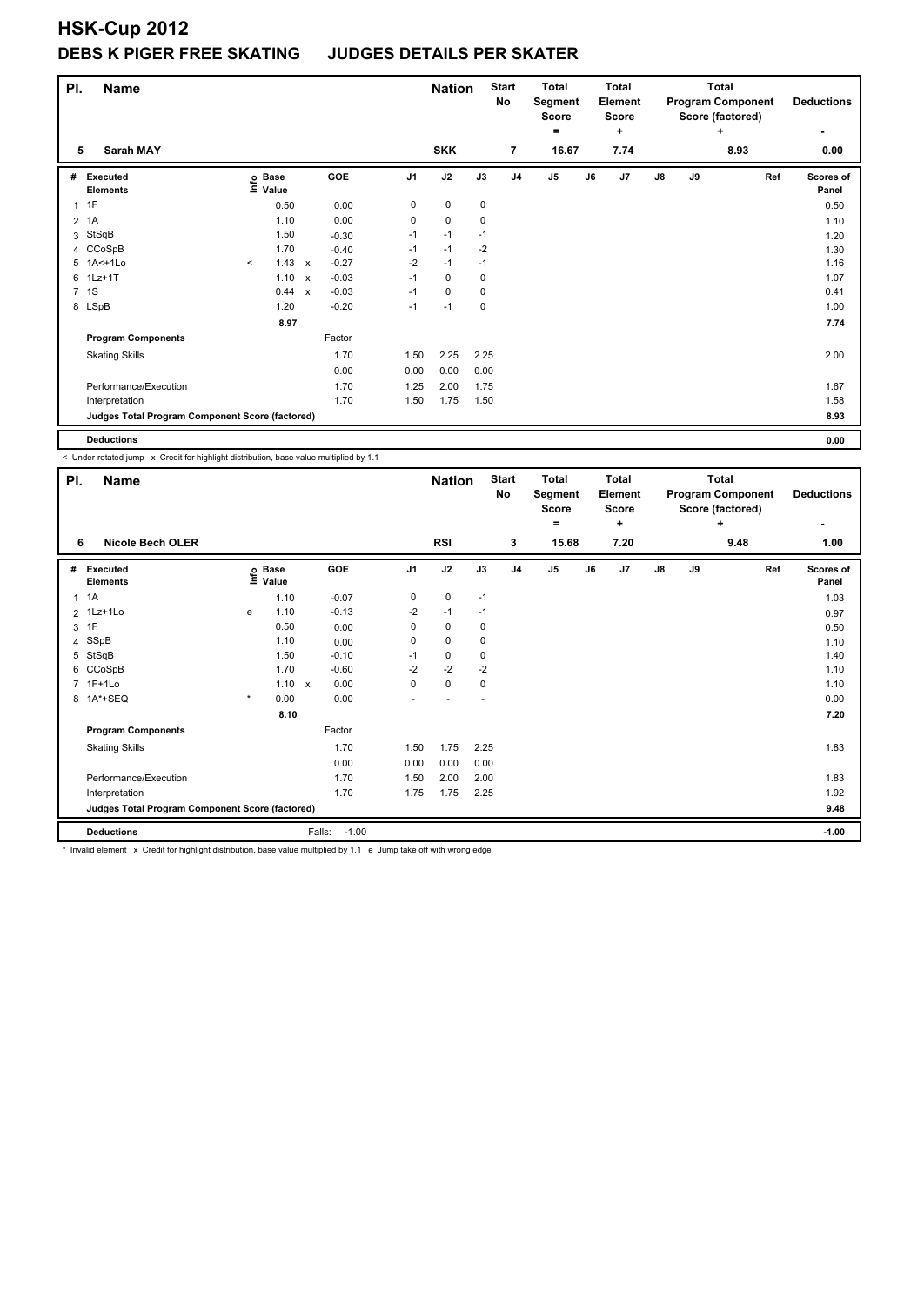| PI.            | Name                                            |    |                   |                           | <b>Nation</b>     |                | <b>Start</b><br>No | <b>Total</b><br>Segment<br>Score<br>۰ |                | <b>Total</b><br>Element<br><b>Score</b><br>٠ |    |      | <b>Total</b><br><b>Program Component</b><br>Score (factored)<br>÷ | <b>Deductions</b> |      |                           |
|----------------|-------------------------------------------------|----|-------------------|---------------------------|-------------------|----------------|--------------------|---------------------------------------|----------------|----------------------------------------------|----|------|-------------------------------------------------------------------|-------------------|------|---------------------------|
| 7              | <b>Ida DIXON</b>                                |    |                   |                           |                   |                | <b>RSI</b>         |                                       | 4              | 13.41                                        |    | 6.61 |                                                                   |                   | 7.80 | 1.00                      |
| #              | Executed<br><b>Elements</b>                     |    | e Base<br>⊑ Value |                           | GOE               | J <sub>1</sub> | J2                 | J3                                    | J <sub>4</sub> | J5                                           | J6 | J7   | $\mathsf{J}8$                                                     | J9                | Ref  | <b>Scores of</b><br>Panel |
| 1              | 2Lo                                             |    | 1.80              |                           | $-0.90$           | $-3$           | $-3$               | $-3$                                  |                |                                              |    |      |                                                                   |                   |      | 0.90                      |
| $\overline{2}$ | SSpB                                            |    | 1.10              |                           | 0.17              | 0              | $\mathbf 0$        | $\mathbf{1}$                          |                |                                              |    |      |                                                                   |                   |      | 1.27                      |
| 3              | ChSq                                            |    | 0.00              |                           | 0.00              | ٠              |                    |                                       |                |                                              |    |      |                                                                   |                   |      | 0.00                      |
| 4              | 1A<<                                            | << | 0.00              | $\mathsf{x}$              | 0.00              | ٠              |                    |                                       |                |                                              |    |      |                                                                   |                   |      | 0.00                      |
| 5              | 1Lz                                             |    | 0.66              | $\boldsymbol{\mathsf{x}}$ | 0.00              | 0              | $\mathbf 0$        | 0                                     |                |                                              |    |      |                                                                   |                   |      | 0.66                      |
| 6              | 2S                                              |    | 1.43              | $\boldsymbol{\mathsf{x}}$ | $-0.13$           | $-1$           | $-1$               | $\mathbf 0$                           |                |                                              |    |      |                                                                   |                   |      | 1.30                      |
| $\overline{7}$ | $1A+1T$                                         |    | 1.65              | $\mathsf{x}$              | $-0.27$           | $-2$           | $-1$               | $-1$                                  |                |                                              |    |      |                                                                   |                   |      | 1.38                      |
|                | 8 CCoSpB                                        |    | 1.70              |                           | $-0.60$           | $-2$           | $-2$               | $-2$                                  |                |                                              |    |      |                                                                   |                   |      | 1.10                      |
|                |                                                 |    | 8.34              |                           |                   |                |                    |                                       |                |                                              |    |      |                                                                   |                   |      | 6.61                      |
|                | <b>Program Components</b>                       |    |                   |                           | Factor            |                |                    |                                       |                |                                              |    |      |                                                                   |                   |      |                           |
|                | <b>Skating Skills</b>                           |    |                   |                           | 1.70              | 1.50           | 1.75               | 2.00                                  |                |                                              |    |      |                                                                   |                   |      | 1.75                      |
|                |                                                 |    |                   |                           | 0.00              | 0.00           | 0.00               | 0.00                                  |                |                                              |    |      |                                                                   |                   |      |                           |
|                | Performance/Execution                           |    |                   |                           | 1.70              | 1.25           | 1.75               | 1.75                                  |                |                                              |    |      |                                                                   |                   |      | 1.58                      |
|                | Interpretation                                  |    |                   |                           | 1.70              | 1.25           | 1.25               | 1.25                                  |                |                                              |    |      |                                                                   |                   |      | 1.25                      |
|                | Judges Total Program Component Score (factored) |    |                   |                           |                   |                |                    |                                       |                |                                              |    |      |                                                                   |                   |      | 7.80                      |
|                | <b>Deductions</b>                               |    |                   |                           | $-1.00$<br>Falls: |                |                    |                                       |                |                                              |    |      |                                                                   |                   |      | $-1.00$                   |

<< Downgraded jump x Credit for highlight distribution, base value multiplied by 1.1

| PI.          | <b>Name</b>                                     |   |                                  |                           |         |                | <b>Nation</b> |      | <b>Start</b><br>No | <b>Total</b><br>Segment<br><b>Score</b> |    | <b>Total</b><br>Element<br><b>Score</b> |    |    | <b>Total</b><br><b>Program Component</b><br>Score (factored) | <b>Deductions</b>  |
|--------------|-------------------------------------------------|---|----------------------------------|---------------------------|---------|----------------|---------------|------|--------------------|-----------------------------------------|----|-----------------------------------------|----|----|--------------------------------------------------------------|--------------------|
|              |                                                 |   |                                  |                           |         |                |               |      |                    | $=$                                     |    | ٠                                       |    |    | ٠                                                            |                    |
| 8            | Katharina BAUMGARTEN                            |   |                                  |                           |         |                | <b>RSI</b>    |      | 9                  | 12.96                                   |    | 5.45                                    |    |    | 7.51                                                         | 0.00               |
| #            | <b>Executed</b><br><b>Elements</b>              |   | <b>Base</b><br>e Base<br>⊆ Value |                           | GOE     | J <sub>1</sub> | J2            | J3   | J <sub>4</sub>     | J <sub>5</sub>                          | J6 | J7                                      | J8 | J9 | Ref                                                          | Scores of<br>Panel |
| $\mathbf{1}$ | 1S                                              |   | 0.40                             |                           | 0.00    | 0              | $\mathbf 0$   | 0    |                    |                                         |    |                                         |    |    |                                                              | 0.40               |
|              | 2 CoSpB                                         |   | 1.50                             |                           | $-0.40$ | $-2$           | $-1$          | $-1$ |                    |                                         |    |                                         |    |    |                                                              | 1.10               |
| 3            | 1Lz                                             | e | 0.60                             |                           | $-0.13$ | $-2$           | $-1$          | $-1$ |                    |                                         |    |                                         |    |    |                                                              | 0.47               |
|              | 4 ChSq                                          |   | 0.00                             |                           | 0.00    | ٠              |               |      |                    |                                         |    |                                         |    |    |                                                              | 0.00               |
|              | 5 1F                                            |   | 0.55                             | $\mathsf{x}$              | 0.00    | 0              | $\mathbf 0$   | 0    |                    |                                         |    |                                         |    |    |                                                              | 0.55               |
| 6            | SSp1                                            |   | 1.30                             |                           | 0.00    | 0              | $\mathbf 0$   | 0    |                    |                                         |    |                                         |    |    |                                                              | 1.30               |
|              | 7 1Lo+1Lo                                       |   | 1.10                             | $\mathsf{x}$              | $-0.03$ | $-1$           | $\mathbf 0$   | 0    |                    |                                         |    |                                         |    |    |                                                              | 1.07               |
| 8            | 1Lz                                             |   | 0.66                             | $\boldsymbol{\mathsf{x}}$ | $-0.10$ | $-2$           | $-1$          | 0    |                    |                                         |    |                                         |    |    |                                                              | 0.56               |
|              |                                                 |   | 6.11                             |                           |         |                |               |      |                    |                                         |    |                                         |    |    |                                                              | 5.45               |
|              | <b>Program Components</b>                       |   |                                  |                           | Factor  |                |               |      |                    |                                         |    |                                         |    |    |                                                              |                    |
|              | <b>Skating Skills</b>                           |   |                                  |                           | 1.70    | 1.25           | 1.50          | 1.75 |                    |                                         |    |                                         |    |    |                                                              | 1.50               |
|              |                                                 |   |                                  |                           | 0.00    | 0.00           | 0.00          | 0.00 |                    |                                         |    |                                         |    |    |                                                              |                    |
|              | Performance/Execution                           |   |                                  |                           | 1.70    | 1.00           | 1.75          | 1.50 |                    |                                         |    |                                         |    |    |                                                              | 1.42               |
|              | Interpretation                                  |   |                                  |                           | 1.70    | 1.00           | 1.75          | 1.75 |                    |                                         |    |                                         |    |    |                                                              | 1.50               |
|              | Judges Total Program Component Score (factored) |   |                                  |                           |         |                |               |      |                    |                                         |    |                                         |    |    |                                                              | 7.51               |
|              | <b>Deductions</b>                               |   |                                  |                           |         |                |               |      |                    |                                         |    |                                         |    |    |                                                              | 0.00               |

x Credit for highlight distribution, base value multiplied by 1.1 e Jump take off with wrong edge